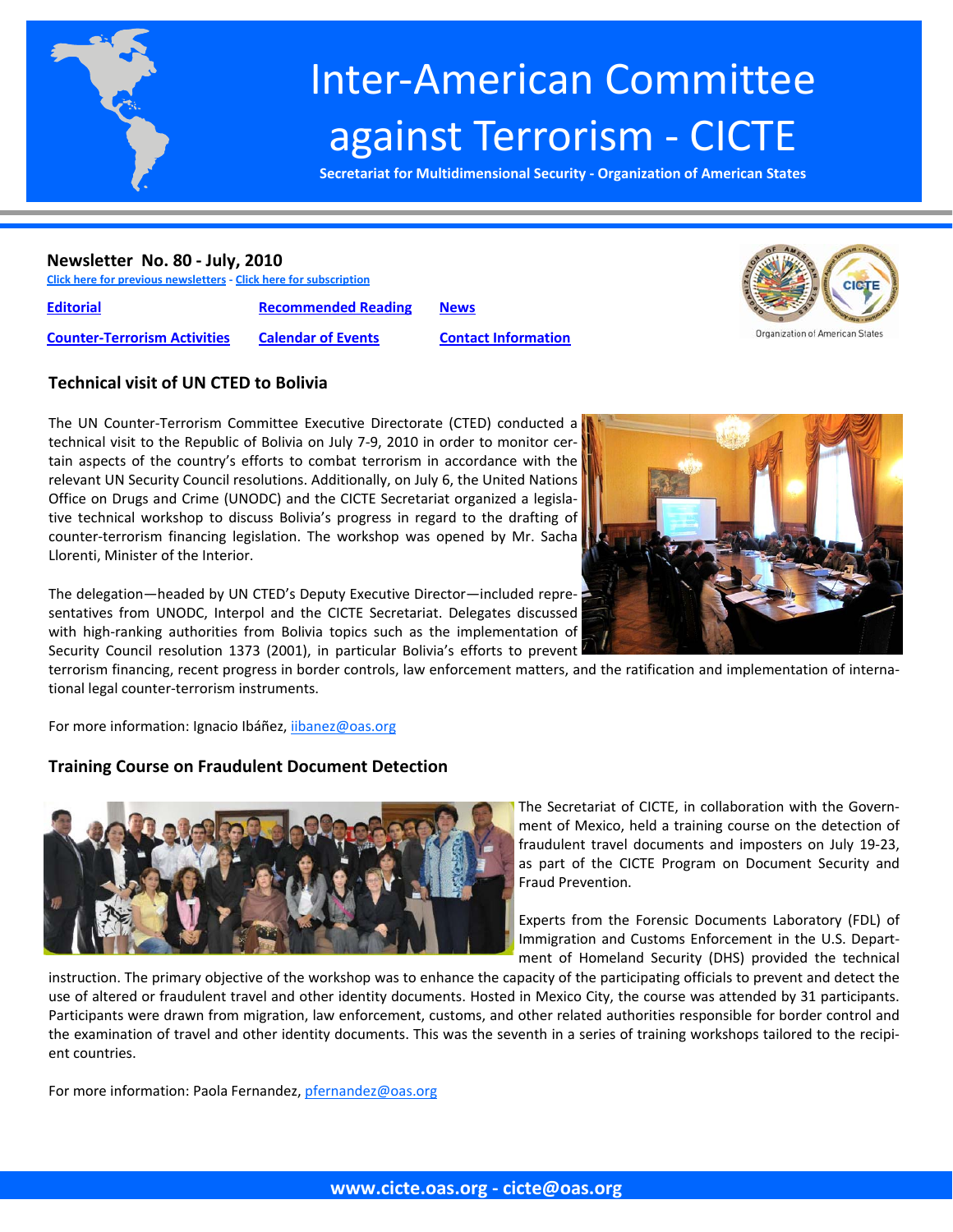<span id="page-1-0"></span>

| inter-American Committee against Terrorism - CicTE<br>Pag. 2 | Organization of American States     |                            |                           |             |                            |
|--------------------------------------------------------------|-------------------------------------|----------------------------|---------------------------|-------------|----------------------------|
|                                                              |                                     |                            |                           |             |                            |
| Editorial                                                    | <b>Counter-Terrorism Activities</b> | <b>Recommended Reading</b> | <b>Calendar of Events</b> | <b>News</b> | <b>Contact Information</b> |

## **Editorial**

#### **Strengthening our Borders**

In recent years the Member States of the OAS have observed the influence of globalization on societies of the Americas. Globalization promotes international free markets, the movement of capital and foreign direct investment, and moreover, it en‐ courages technology development and has cultural impacts. However, this same opening of the countries of the Americas to the outside world and vice versa brings with it the arrival of criminal groups and unscrupulous individuals that see in globalization an opportunity to trade arms, materials, and people illegally and fraudulently, taking advantage of social, cultural, political, economic and gender‐ related vulnerabilities to commit crimes against the dignity and rights of thousands of people, and against the security of the State.

Under this premise, the Organization of the American States, through the departments that make up the Secretariat for Mul‐ tidimensional Security – the Department of Public Security (DPS), the Secretariat of the Inter-American Committee against Terrorism (CICTE), and the Executive Secretariat of the Inter‐American Drug Abuse Control Commission (CICAD) –, has the mission of fostering cooperation among Member States to strengthen the fight against threats to the security of citizens. In order to face the challenges that the 21<sup>st</sup> century offers in terms of security, it is necessary to exchange information and cooperate among different governmental entities and sectors within Member States, and amongst them through the international community. As a result, there is a need to confront many of these crimes that attack the security of States from a multidimensional approach.

The Department of Public Security and the Secretariats of CICTE and CICAD have been working towards this goal through their projects to strengthen border controls, and it is because of this that recently they have added a new combined effort to multiply the impact of their work. Specifically, the project "OAS Specialized Training on Border Controls" has as its objective to strengthen the capacity of customs and migrations personnel responsible for detecting and preventing criminal activities occurring on the air, land, and sea border crossings.

As the first phase of the project, a specialized workshop in border controls was successfully carried out between the  $12<sup>th</sup>$  and the  $16<sup>th</sup>$  of April, 2010 in the Dominican Republic, which provided the customs and migration officials with specialized knowledge and abilities in the areas of counter‐terrorism, drug and arms trafficking, human trafficking, and other forms of illicit trafficking. All of this with the goal of contributing to the efficient performance of the controls carried out by said officials, and to promote a greater and more intimate cooperation and exchange of information between the various responsible security institutions.

It is important to note that this pilot activity of the Organization of American States (OAS) is in accordance with the will of DPS, CICTE, CICAD, and Members States to cooperate institutionally and multiply efforts in combating the various manifestations of crime in the Hemisphere.

 With this purpose in mind, the OAS counted on the participation of internationally recognized experts who work in customs and immigration, and who covered topics such as screening passengers and behavioral analysis, security of travel documents and identity, tools for the forensic inspection of travel documents, airport security, the differences and similarities between human trafficking and smuggling of migrants, human rights and the international framework for combating human trafficking, criminal investigative procedures, the identification and protection of the victims of human trafficking, child labor exploitation, the inspection of baggage and cargo, the legal framework for aviation security, as well as the specific challenges faced by the Caribbean region in these ar‐ eas.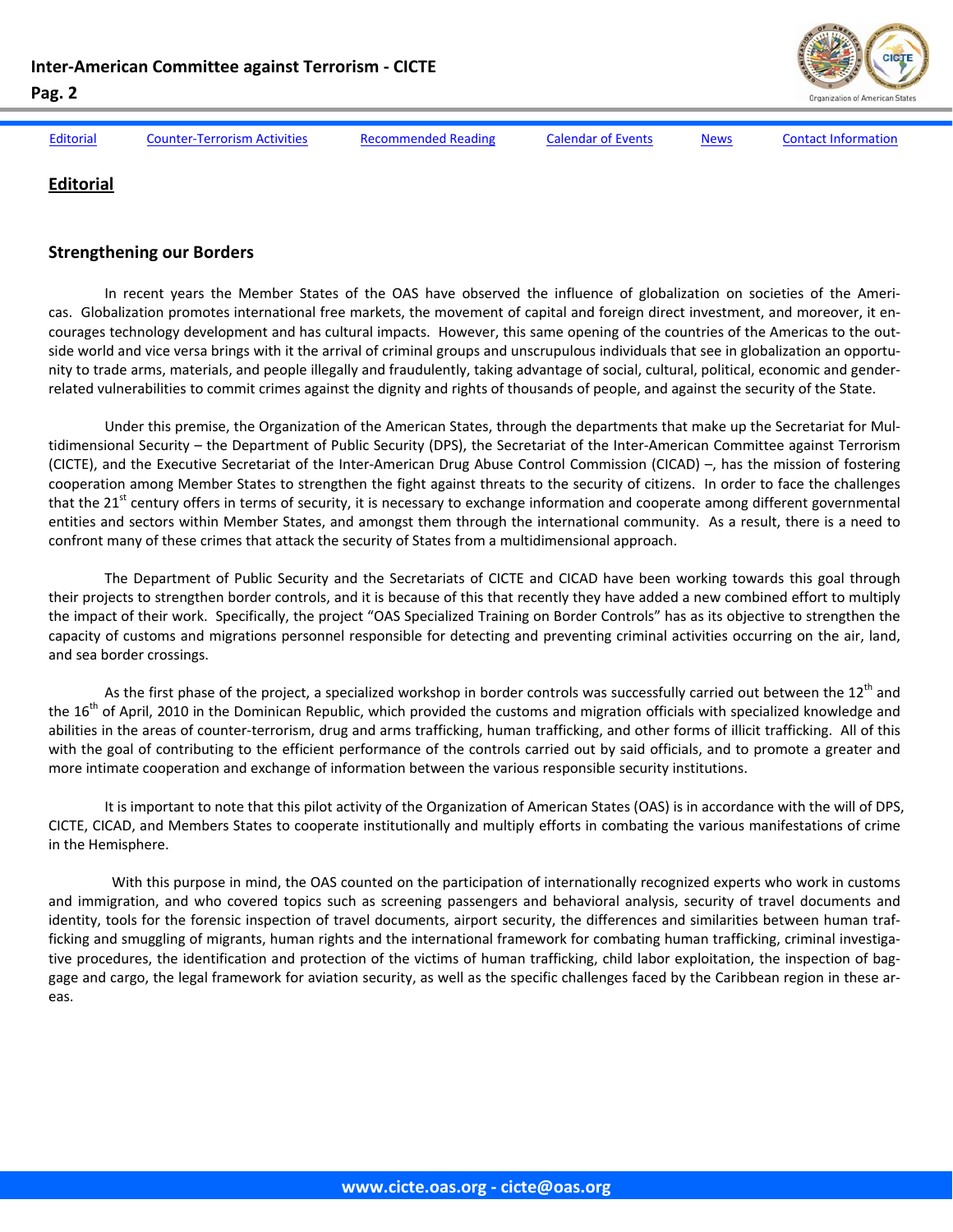**Inter‐American Committee against Terrorism ‐ CICTE**



**Pag. 3** [Editorial](#page-1-0) Counter-[Terrorism](#page-3-0) Activities [Recommended](#page-8-0) Reading [Calendar](#page-9-0) of Events [News](#page-10-0) Contact [Information](#page-13-0)

This project has been made possible by the contribution of the Canadian Anti‐Crime Capacity Building Program (ACCBP). We hope to expand the program in 2011 to cover another 3 countries in the region, Costa Rica, Jamaica, and Trinidad and Tobago.

The DPS, and the CICTE and CICAD Secretariats hope to continue working together to prevent and combat the different forms of crime at the regional level in a transversal and multidimensional manner, thus ensuring cooperation between the different sectors responsible for keeping the borders of Member States safe, which will undoubtedly boost and strengthen the security of its citizens.

**Christopher Hernández‐Roy Director of the Department of Public Security Secretariat for Multidimensional Security Organization of American States**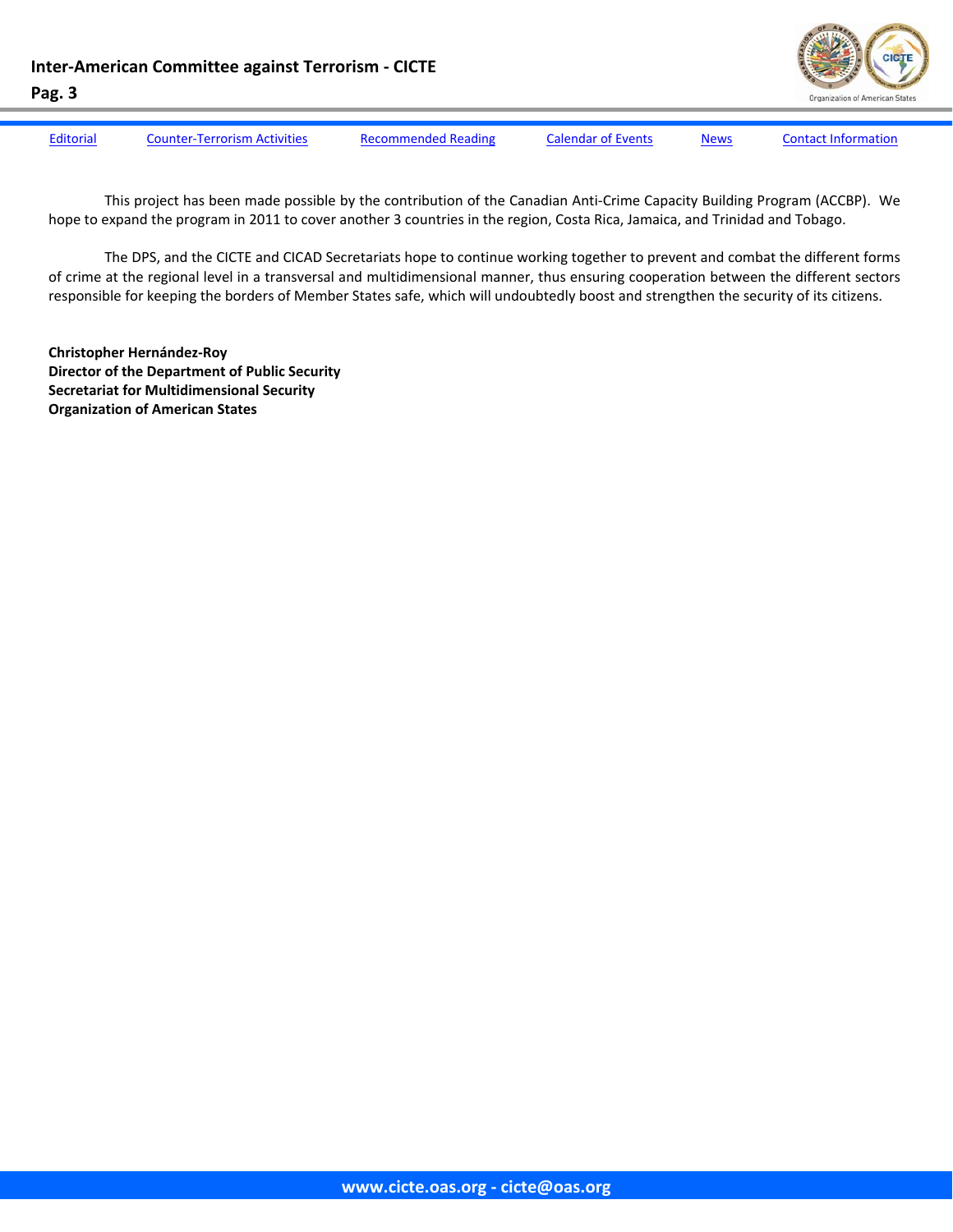

<span id="page-3-0"></span>[Editorial](#page-1-0) Counter-Terrorism Activities [Recommended](#page-8-0) Reading [Calendar](#page-9-0) of Events [News](#page-10-0) Contact [Information](#page-13-0)

#### **Counter‐Terrorism Activities**

#### **III Virtual Meeting of the Members of the OAS Secure Hemispheric Network**

The CICTE Cyber Security team organized the Third Virtual Meeting of the OAS Secure Hemispheric Network of National CSIRTs and Cyber Security Authorities on July 27<sup>th</sup>, 2010. The meeting had about 30 participants from both the Spanish and English speaking countries of the Network. The goal of this meeting was to follow up on some of the proposals presented at last month's meeting and continue to gather feedback from the Network's users on the use and development of the Network. Countries such as Costa Rica and Peru expressed their interest in reevaluating their CSIRT programs and initiating the development of a national CSIRT. Mexico is currently working on drafting a "Terms of Use" for all members of the Network to sign in order to formalize and disambiguate expecta‐ tions for users.

Going forward, the Cyber Security team has asked that members post a profile on the Network in order to increase familiarity and confidence among users. The information posted on these profiles will help individuals identify other Network users with similar in‐ terests and areas of expertise. Participants also agreed that monthly thematic discussions on the Network would be a good way to foster dialogue and increase usage of the Network. Topics will focus on technical and practical issues in cyber security, such as incident management and best practices. A tentative date for the next virtual meeting was set for late August, in an effort to continue the dialogue among Network users.

For more information: Brian Sullivan, BSullivan@oas.org

## **Basic Sub‐regional Cyber Security and CSIRT Training Course in Panama**



The Inter‐American Committee against Terrorism (CICTE) Secretariat held a Basic Sub‐regional Cyber Security and CSIRT Training Course in Panama City, Panama, from July 6 to 9, 2010. As part of CICTE's Cyber Security Program and organized in conjunction with the Forensic Medicine and Forensic Sciences Institute of Panama (IMELCF, by its acronym in Spanish), the event convened governmental representatives from the host Member State, El Salvador, and Bolivia.

The two main objectives of this four-day course were to provide training on the creation and management of a Computer Security Incident Response Team (CSIRT), and to raise awareness on cyber security issues in general.

The activity also served to pave the way for strengthening the OAS Secure Hemispheric Network of National CSIRTs and Cyber Security Authorities, as these countries work towards becoming members of this group.

A total of 35 representatives took part in the training, which was conducted by seven experts from Argentina, Brazil, Colombia, Uru‐ guay, and Venezuela. The audience included government employees—technicians, analysts, lawyers, and law enforcement officials involved with the study, design, development, implementation, support and/or management of information systems in their countries. Officials also represented the various governmental entities with the authority to directly address issues relating to the imple‐ mentation of policies and decision‐making on cyber security at the national level.

On the final day, the delegations from Panama, El Salvador, and Bolivia were tasked to draft and present an action plan for the devel‐ opment of a national strategy or cyber security framework, intended to serve as guidance for their future efforts. These documents will eventually be submitted to the governmental authorities in each country for approval and further development.

For more information: George Soares, GSoares@oas.org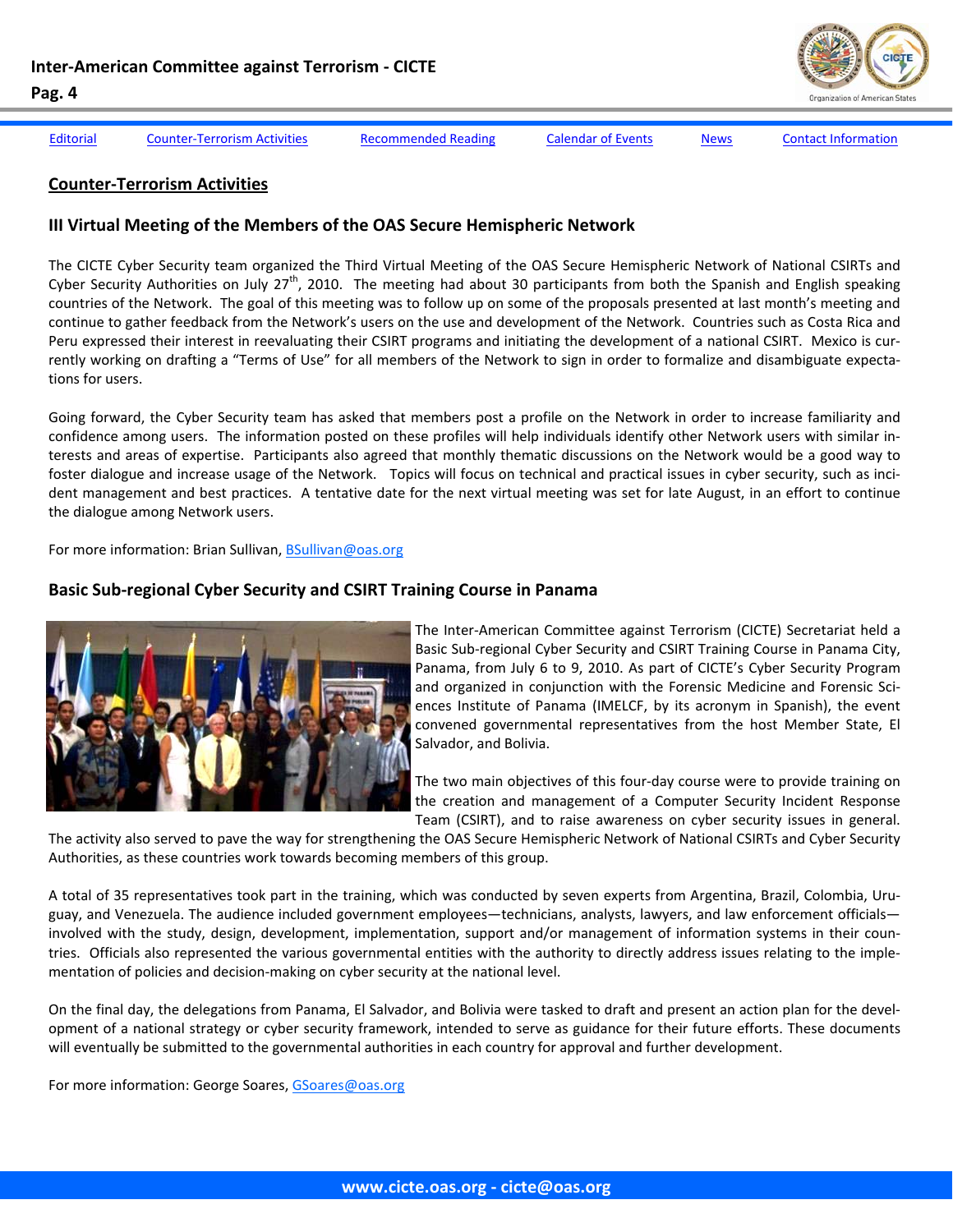[Editorial](#page-1-0) Counter-[Terrorism](#page-3-0) Activities [Recommended](#page-8-0) Reading [Calendar](#page-9-0) of Events [News](#page-10-0) Contact [Information](#page-13-0)

## **National Workshop on Cyber Security and Incident Response in Antigua and Barbuda July 12 to 15, 2010, St. John's, Antigua**

The CICTE Secretariat collaborated with the Government of Antigua and Barbuda to organize the country's first national workshop focused on the development of a national cyber security strategy and the creation of a governmental Computer Security Incident Re‐ sponse Team, or CSIRT.

Present at the opening ceremony were Prime Minister Hon. Dr. Winston Baldwin Spencer; the ministers of National Security and La‐ bour; of Information, Telecommunications, Broadcasting, Science and Technology; and the Director of the Office of the National Drug and Money Laundering Control Policy (ONDCP), who is also the National Point of Contact to CICTE. Workshop attendees included government personnel responsible for cyber and information security, other members of the security forces, and local service providers, among others.

The objectives of the workshop were twofold. The first was to conduct a national cyber security self‐assessment in order to determine the existing cyber security capabilities, policies and frameworks within Antigua and Barbuda, as well as the gaps and need areas, with an eye towards identifying the core elements of a national cyber security strategy. The second was to draft a practical action plan for the creation of a national governmental CSIRT.

Both objectives were met, and culminated in the preparation of two working documents outlining next steps, assigning responsibilities for follow-through, and defining timeframes. These documents were presented to senior leadership on the final day of the workshop, and were consequently adopted as official guidance documents for the parallel inter-agency efforts -- to develop a national cyber security strategy and to create a governmental CSIRT ‐‐ which will continue going forward.

The CICTE Secretariat and the two outside experts contracted to facilitate the workshop discussions will continue to work with the Government of Antigua and Barbuda to encourage follow‐through and provide additional assistance as needed.

For more information, please contact Brian Sullivan, Program Manager, BSullivan@oas.org

## **ICAO/LACAC Regional Seminar on Machine Readable Travel Documents (MRTDs), Biometrics and Security Standards for the Americas in Montevideo, Uruguay**

Continuing its on‐going and fruitful collaborative relationship with the International Civil Aviation Organization's Machine‐Readable Travel Documents (MRTD) Program, the CICTE Secretariat was pleased to support the first ICAO/LACAC Regional Seminar on Machine Readable Travel Documents (MRTDs), Biometrics and Security Standards for the Americas in Montevideo, Uruguay, from 7 to 8 July 2010.

The event focused on highlighting the relevance of international and regional efforts to comply with provision [2(g)] in Security Council Resolution 1373 (2001), which obliges UN Member States to "prevent the movement of terrorists or terrorist groups by effective border controls and controls on issuance of identity papers and travel documents, and through measures for preventing counterfeiting, forgery or fraudulent use of identity papers and travel documents", and emphasized that complying with ICAO's MRTD standards is tantamount to complying with this provision of the resolution.

The CICTE Secretariat's Program Manager for Document Security and Fraud Prevention participated in the opening ceremony, empha‐ sizing the need for authorities in the Americas to focus on the challenges accompanying the shift from travel document fraud to the fraudulent use of breeder or identity documents, and the need for increased international and regional cooperation and information‐ sharing.

Participants numbered over 150 and represented OAS Member States from throughout the Americas, including Central and South America and the Caribbean.

For more information, please contact Brian Sullivan, Program Manager, BSullivan@oas.org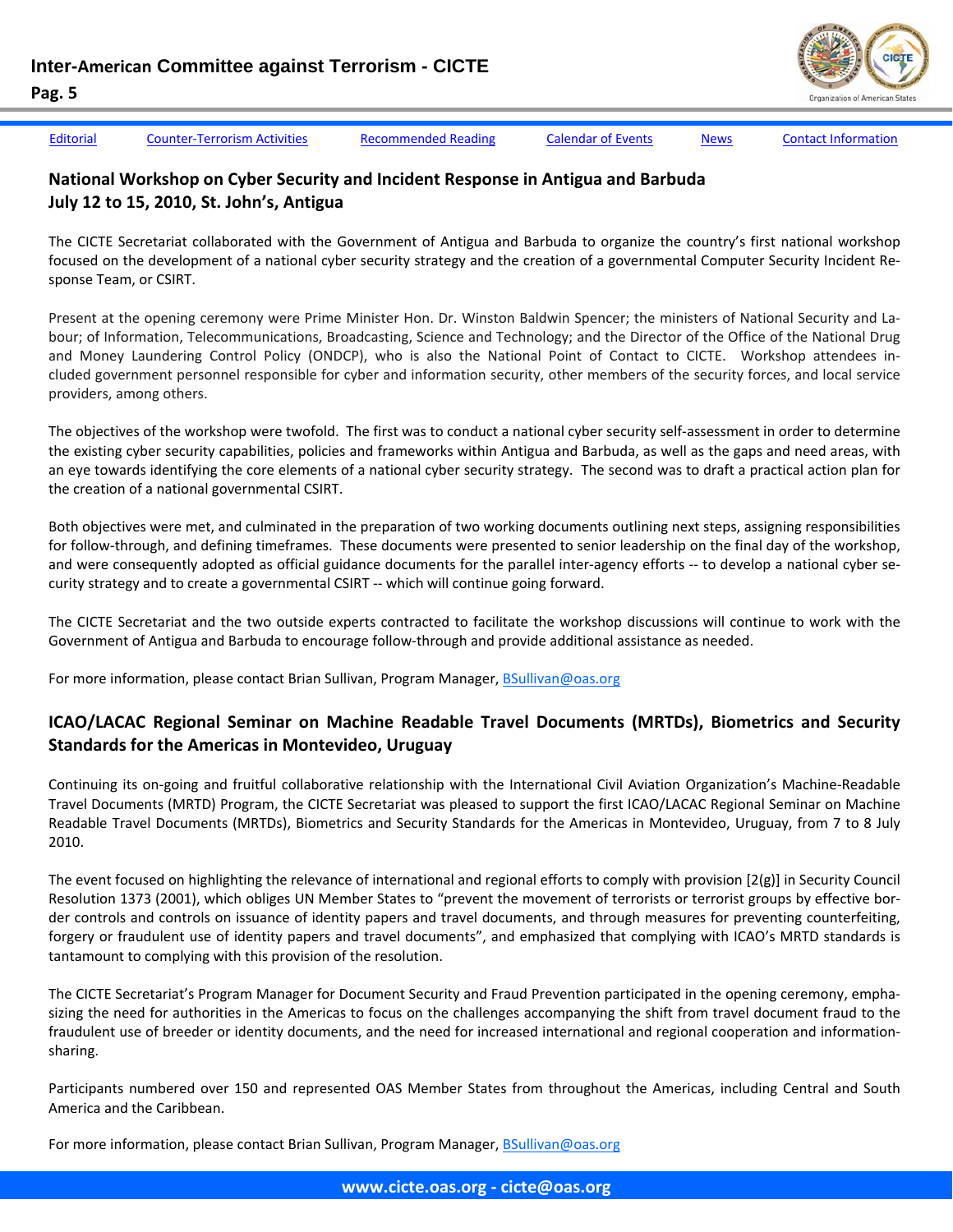

[Editorial](#page-1-0) Counter-[Terrorism](#page-3-0) Activities [Recommended](#page-8-0) Reading [Calendar](#page-9-0) of Events [News](#page-10-0) Contact [Information](#page-13-0)

## **Specialized Course in Tourism Security in Liberia, Guanacaste, Costa Rica, 27‐31 of July, 2010**



The Secretariat of the Inter-American Committee against Terrorism (CICTE) in collaboration with the Ministry of the Presidency of the Government of Costa Rica and under the auspices of the Costa Rican Institute of Tourism (ICT, by its initials in Spanish), organized the first specialized course in tourism security for 50 security officials from the public and private tourism sectors in the province of Guanacaste, Costa Rica, one of the most exclusive hotel zones in the country.

This event was organized in Central America for the first time, and in Costa Rica, a country that has become a leader in the tourism industry because of its geographic characteristics and natural beauty.

The objective of the program was to offer specialized capacity training to the relevant security authorities of tourism and recreation facilities, which because of their nature are considered vulnerable targets to international terrorism and crime; while at the same time the workshop sought to promote and strengthen the public‐private sector alliance in order to prevent and manage the circumstances and risks that may affect tourism security.

The course includes theoretical presentations and exercises in the following areas: importance of tourism security, communications, security evaluations, risk analysis, and crisis management.

In coordination with the Tourism Department of the OAS, the CICTE Secretariat has established a strategic alliance with the Central American Tourism Integration Secretariat (SITCA) within the Central American Integration System (SICA), in order to promote coordi‐ nated actions in the region in this field.

Participants included observers, directors and representatives from the Tourism Police from Belize, Costa Rica, El Salvador, Guatemala, Nicaragua, and Panama.

For more information please contact Alejandro Diaz de Leon, ADiazdeleon@oas.org

## **GAFISUD XXI Plenary Session – Lima**

The Financial Action Task Force for South America (GAFISUD by its initials in Spanish) conducted its XXI Plenary Session in Lima, Peru, on July 20‐24, 2010. GAFISUD's current Chair, Mr. Tam Fox, Superintendent of Banks of Peru, opened the event.

During the meetings, Costa Rica and Panama were accepted as new members of GAFISUD, Colombia regained its membership, and Paraguay was elected as new Chair for 2011. Addi‐ tionally, the GAFISUD Executive Secretariat presented several projects to the delegates, such as the ongoing results of the mutual evaluations, the progress of their projects with the European Union and Germany, and the results of the latest initiatives of GAFISUD's working groups.



The CICTE Secretariat was invited to give a presentation on CICTE's Legislative Assistance and Counter‐Terrorism Financing Program. Other international and regional organizations—such as the International Monetary Fund, UN CTED, UNODC, the World Bank, etc—as well as observers—such as the United States and Spain—also participated.

For more information: Ignacio Ibáñez, iibanez@oas.org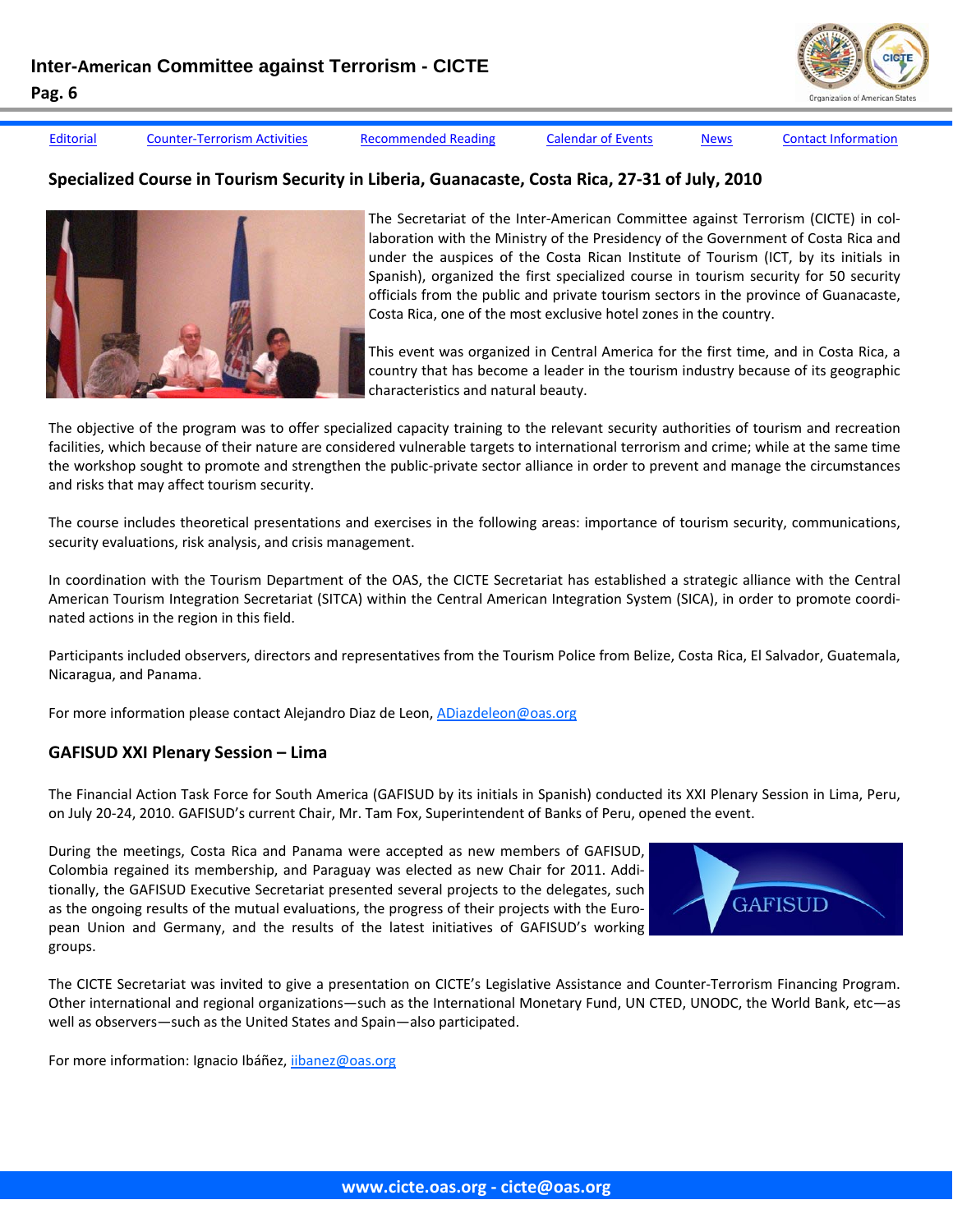

[Editorial](#page-1-0) Counter-[Terrorism](#page-3-0) Activities [Recommended](#page-8-0) Reading [Calendar](#page-9-0) of Events [News](#page-10-0) Contact [Information](#page-13-0)

### **"Excellence in Screening Techniques'', Panama City, Panama and Santo Domingo, Dominican Republic July 26‐ 30th, 2010 and July 26‐29th, 2010**

The CICTE Secretariat sponsored and organized the "Excellence in Screening Techniques" courses in Panama City, Panama and Santo Do‐ mingo, Dominican Republic in conjunction with the Civil Aviation Au‐ thority in Panama (Autoridad Aeronautica Civil) and Cuerpo Especiali‐ zado en Seguridad (CESA) in the Dominican Republic, respectively. These courses were held at the Tocumen International Airport in Pa‐ nama City, Panama and the School of Airport Security (ESA) in the Inter‐ national Airport of the Americas, Santo Domingo, Dominican Republic during the week of July 26‐30th, 2010.

The newly designed course by the U.S. Transportation Security Admini‐ stration (TSA) entailed the participation of 17 aviation security screen‐ ers and supervisors from Panama and 20 aviation security screeners and supervisors from the Dominican Republic.



Based on ICAO Security manual Volume IV and Annex 17, this interactive course helps aviation security screening officers and supervisors build upon their knowledge and skills of screening techniques for passengers and baggage. The main objective of this course is to provide participants with an opportunity to assess, review and perform improved security procedures. This course trained personnel on how to demonstrate the proper use of screening checkpoint equipment; how to handle dangerous goods and special circumstances presented in the airports; how to conduct manual searches of passengers and physical property; how to detect traces and compo‐ nents used in improvised explosive devices; and the essential supervisory role at a screening check point. Best practices were ex‐ changed between Panama and the United States and the Dominican Republic and the United States on screening procedures specific to their airports but in compliance with international standards.

In Panama, the course was initiated with a brief inaugural ceremony which included remarks by the Director General of International Organizations and Conferences of the Ministry of Foreign Affairs; the Secretary General of the Civil Aviation Authority; the OAS Repre‐ sentative in Panama and CICTE's Program Manager. In the Dominican Republic, the course was also initiated with a brief inaugural ceremony which included remarks by the Director General of CESA; the Director of the School of Airport Security; CICTE's National Point of Contact in Dominican Republic; the OAS representative in Dominican Republic, and TSA instructors. More information: Shevaun Culmer, sculmer@oas.org

## **OSCE‐ATU Activities**

From 29 June until July 1, 2010, the ATU and the OSCE Office in Tajikistan co-organized a Technical Visit to Tajikistan for enhancing Travel Document Security (TDS). The visit was undertaken in response to an assistance request made by the Ministry of Foreign Affairs of Tajikistan in February 2010 and was organized in co-operation with the International Civil Aviation Organization (ICAO)



and the International Organization for Migration (IOM). The purpose of the mission was to assess Tajikistan's travel document issuance system, as well as its civil registry and national identity management infrastructure. The assessment was based on the ICAO Guide for Assessing Security Standards for Handling and Issuance of Travel Documents.

In Dushanbe the assessment team had in-depth meetings and on-site visits with the MFA's Consular Department, the Ministry of Internal Affairs' Migration Services and its Department of Entry, Exit and Citizenship Registration, the Ministry of Justice, and a local civil registry office. A briefing with the Border Troops was also held. The mission findings will include relevant policy recommendations, potential capacity building projects related to the issuance and use of ICAO compliant travel documents and suggestions for enhancing co-ordination and co-operation between relevant national authorities responsible for TDS and identity management. For more information contact Christopher.Hornek@osce.org and Ben.Hiller@osce.org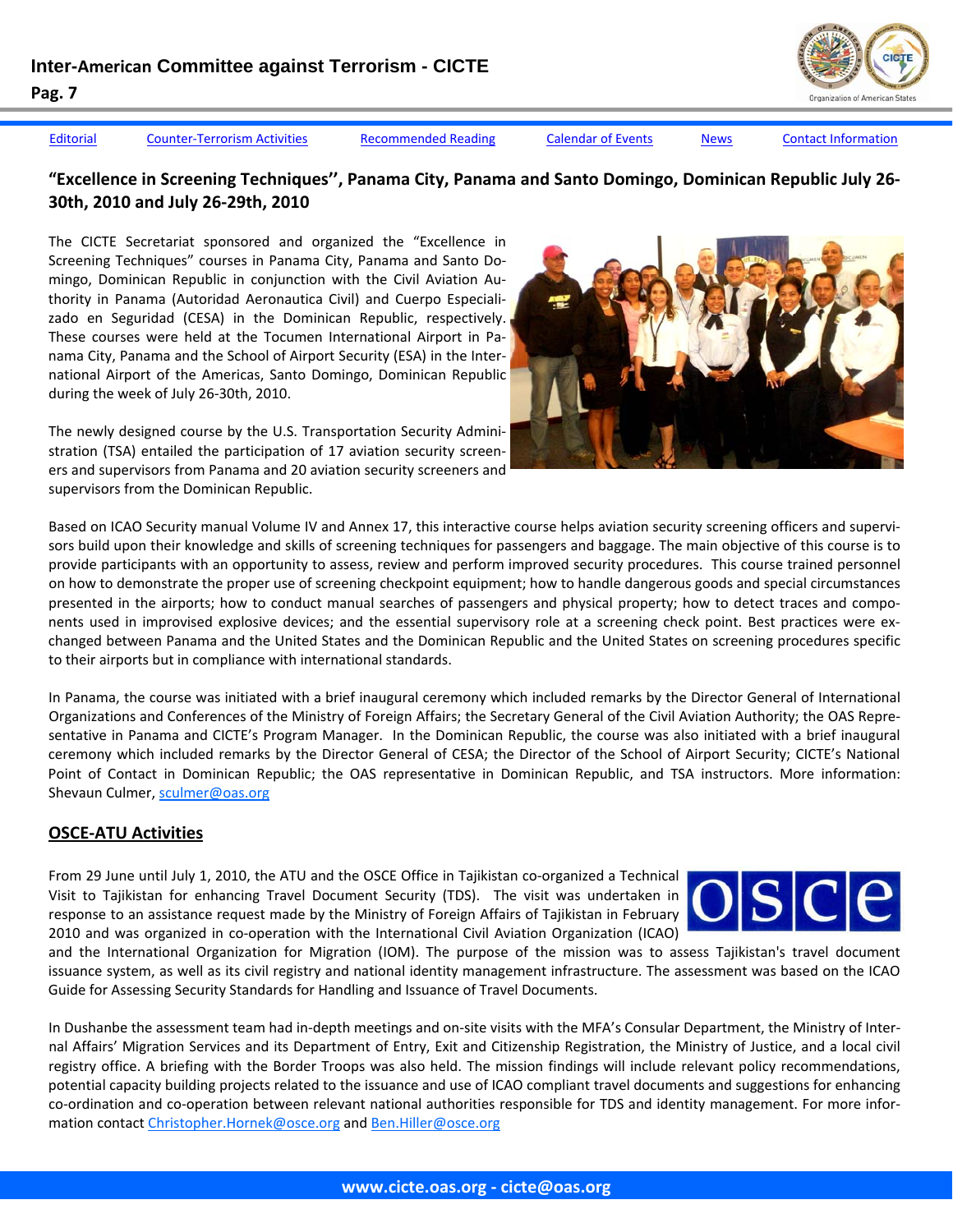[Editorial](#page-1-0) Counter-[Terrorism](#page-3-0) Activities [Recommended](#page-8-0) Reading [Calendar](#page-9-0) of Events [News](#page-10-0) Contact [Information](#page-13-0)

**COUNCIL OF EUROPE NEWS**

## **Council of Europe Instruments:**

Bulgaria ratified on the 8 July 2010 the Additional Protocol to the Conven‐ tion for the Protection of Individuals with regard to Automatic Processing of Personal Data, regarding supervisory authorities and transborder data flows (ETS No. 181).

The Netherlands accepted on the 22 July 2010 the Additional Protocol to the Convention on cybercrime, concerning the criminalisation of acts of a racist and xenophobic nature committed through computer systems (ETS 189) and the Council of Europe Convention on the Prevention of Terror‐ ism (CETS 196).

San Marino ratified on 27 July 2010 the Council of Europe Convention on Laundering, Search, Seizure and Confiscation of the Proceeds from Crime and on the Financing of Terrorism (CETS No. 198).

## **Council of Europe events:**

1. On 1st July 2010, Mr Andrea Candrian, Chair of the CODEXTER, held an exchange of views with the Rapporteur Group on Legal Co‐ operation of the Ministers' Deputies (GR‐J, outlining recent activities of the CODEXTER and, in particular, those related to the follow‐ up of the CoE Convention on the Prevention of Terrorism (CETS No. 196). The Committee of Ministers of the Council of Europe adopted the abridged report of the 18th meeting (Strasbourg, 7‐8 April 2010) and the follow‐up mechanism for the effective use and implementation of the Council of Europe Convention on the Prevention of Terrorism (CETS No. 196). For more information refer to www.coe.int/gmt

2. During its 109th meeting, held on the 7 July 2010, the Ministers' Deputies took note of the request of Argentina and Australia to be invited to accede to the Council of Europe's Convention on Cybercrime (ETS No. 185). The deputies also took note of the request of Brazil to be invited to accede to the European Convention on Mutual Assistance in Criminal Matters (ETS No. 30). Furthermore, the Deputies adopted the Third Additional Protocol to the European Convention on Extradition (ETS No. 24) and its Explanatory Report, drawn up by the European Committee on Crime Problems (CDPC), and agreed to come back to the issue of the date and place of the opening for signature of the Protocol at its forthcoming meeting.

For more information refer to: http://www.coe.int/t/cm/

3. On 9 July 2010, the European Commission against Racism and Intolerance (ECRI) has published its annual activity report for 2009, which examines the main trends in the field of racism, racial discrimination, xenophobia, antisemitism and intolerance in Europe. In the report, ECRI expresses its concerns about the persistence of the widespread police practice of racial profiling, abuses in the fight against terrorism and police brutality against vulnerable groups.

For more information refer to: http://www.coe.int/t/dghl/monitoring/ecri/default\_fr.asp

4. In July, the Council of Europe's Committee for the Prevention of Torture and Inhuman or Degrading Treatment or Punishment (CPT) published the reports on its ad hoc visits to Czech Republic and Turkey, as well as periodic visit to Belgium. The reports were published together with the respective Governments' responses.

For more information refer to: http://www.cpt.coe.int/



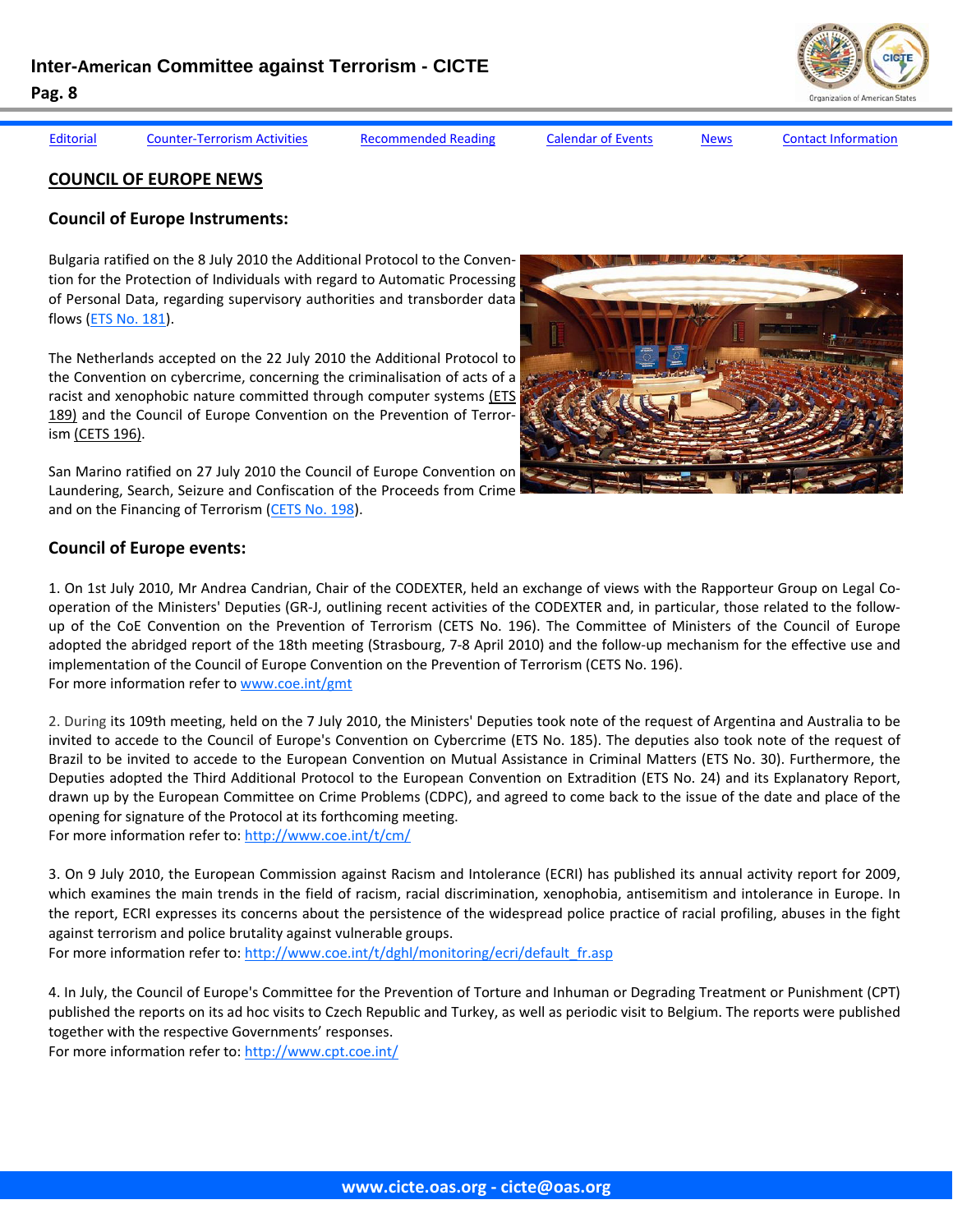<span id="page-8-0"></span>

[Editorial](#page-1-0) Counter-[Terrorism](#page-3-0) Activities Recommended Reading [Calendar](#page-9-0) of Events [News](#page-10-0) Contact [Information](#page-13-0)

## July Revisions to the Consolidated List of the United Nations Security Council Al-Qaida and Taliban Sanctions **Committee**

An updated July 2010 version of the Consolidated List is accessible in XML, PDF and HTML formats on the Com‐ mittee's website at the following URL: http://www.un.org/sc/committees/1267/consolist.shtml

#### **Frequently Asked Questions on UNSC Resolution 1540**

Resolution 1540 (2004) is a decision of the Security Council taken under Chapter VII of the United Nations Charter affirming that the proliferation of nuclear, chemical and biological weapons, as well as their means of delivery, constitutes a threat to international peace and security. A list of frequently asked questions (FAQs) can be found on the 1540 Committee's website at the following URL: http://www.un.org/sc/1540/faq.shtml

#### **Recommended Reading**

#### **War in the fifth domain**

The July 1<sup>st</sup> cover article of *The Economist* poses the question, "Are the mouse and keyboard the new weapons of conflict?" This article discusses the reality of cyber threats as an issue of national security and the possibility of terrorists using the internet as their new weapon. The nature of cyber-warfare is unlike nuclear warfare or others weapons of the past, opening up an interesting topic of debate among national security teams.

For more information click [here.](http://www.economist.com/node/16478792)

#### **G‐8 Leaders Statement on Countering Terrorism**

The G-8 leaders met in Canada at the end of June and issued this statement on countering terrorism. In this statement they reiterate their condemnation of terrorism and reaffirm their commitment to ending this threat.

For more information click [here.](http://g8.gc.ca/9938/g-8-leaders-statement-on-countering-terrorism/)

#### **Attempt against the World Cup or an expression of a regional threat?**

While the Spanish and Dutch national teams played at the World Cup final, more than 70 people were dying in a series of terrorist acts occurring in the capital of Uganda, illustrating the regional threat posed by the jihadist organization Somali al Shabaab.

For more information click [here.](http://www.realinstitutoelcano.org/wps/portal/rielcano/contenido?WCM_GLOBAL_CONTEXT=/elcano/elcano_es/zonas_es/terrorismo+internacional/ari119-2010)

#### **The risk of terrorism**

"Not only does it fracture social cohesion, it breaks the bonds of confidence between the population and the government." In this opinion piece Mario Luis Fuentes discusses the escalating violence in Mexico as a reality that is beginning to resemble that of terrorism.

For more information click [here.](http://www.excelsior.com.mx/index.php?m=nota&buscado=1&id_nota=638300)



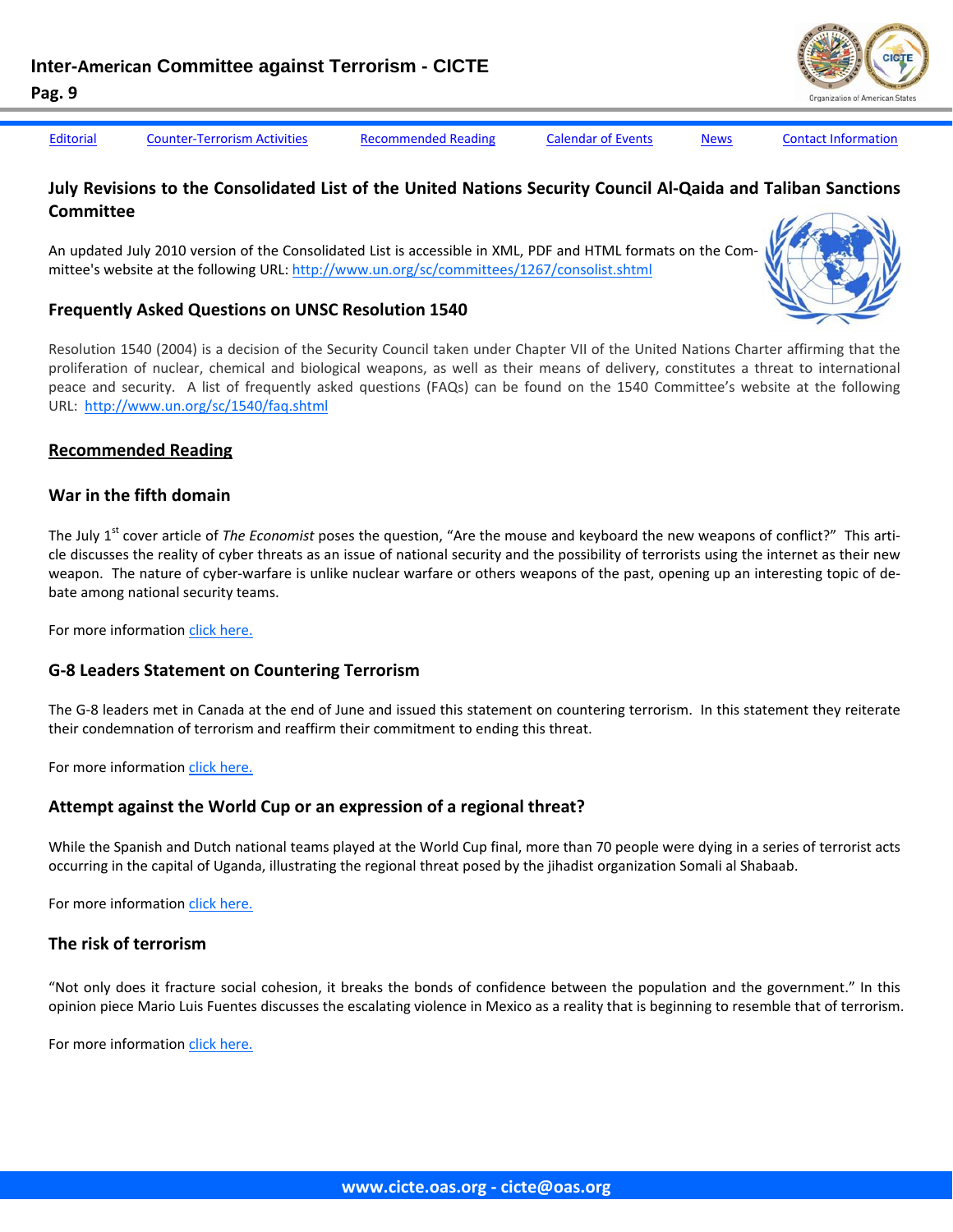

<span id="page-9-0"></span>[Editorial](#page-1-0) Counter-[Terrorism](#page-3-0) Activities [Recommended](#page-8-0) Reading Calendar of Events [News](#page-10-0) Contact [Information](#page-13-0)

## **Recent Events**

| Month       | Days                                                                                              | Event                                                                              | Venue                                       |
|-------------|---------------------------------------------------------------------------------------------------|------------------------------------------------------------------------------------|---------------------------------------------|
| <b>July</b> | 6-9, 2010                                                                                         | <b>Basic Subregional Cyber Security Course</b>                                     | Panama City, Panama                         |
|             | 6-9, 2010                                                                                         | UN CTED visit to Bolivia<br>(CICTE, UNODC and GAFISUD will also participate)       | La Paz, Bolivia                             |
|             | 19-23, 2010                                                                                       | <b>Course on Detection of Fraudulent Documents</b>                                 | <b>Mexico D.F, Mexico</b>                   |
|             | 20-23, 2010                                                                                       | <b>GAFISUD Plenary meeting</b>                                                     | Lima, Peru                                  |
|             | Aviation Security "Excellence in Screening Techniques"<br>26-29, 2010<br><b>National Training</b> |                                                                                    | Santa Domingo,<br><b>Dominican Republic</b> |
|             | 26-30, 2010                                                                                       | Aviation Security "Excellence in Screening Techniques"<br><b>National Training</b> | Panama City, Panama                         |

## **Upcoming Events**

| <b>Month</b>                                                                               | Days            | Event                                                                                                      | Venue                      |  |  |
|--------------------------------------------------------------------------------------------|-----------------|------------------------------------------------------------------------------------------------------------|----------------------------|--|--|
|                                                                                            | 16-25, 2010     | Aviation Security "Train the Trainer" and "Excellence in Screening<br><b>Techniques" National Training</b> | Nassau, Bahamas            |  |  |
|                                                                                            | 17-20, 2010     | Legislative and Counter-Terrorism Financing Workshop                                                       | Panama City, Panama        |  |  |
| <b>August</b>                                                                              | 23-26, 2010     | Bio-terrorism project, post evaluation                                                                     | <b>Mexico D.F, Mexico</b>  |  |  |
|                                                                                            | 23-27, 2010     | <b>Aviation Security Crisis Management National Training</b>                                               | Quito, Ecuador             |  |  |
|                                                                                            | 24-27, 2010     | Legislative Assistance and Terrorism Financing Specialized Training                                        | <b>Trinidad and Tobago</b> |  |  |
|                                                                                            | $1-2, 2010$     | Prep Meetining, Crisis Management Excercises                                                               | Rio, Brazil                |  |  |
|                                                                                            | 7-11, 2010      | <b>ICAO National Inspectors Course</b>                                                                     | <b>Trinidad and Tobago</b> |  |  |
|                                                                                            | TBC.            | <b>Cyber Security Technical Assistance Mission</b>                                                         | Quito, Ecuador             |  |  |
|                                                                                            | 7-10, 2010      | LATF - Specialized training in Terrorism Financing                                                         | Lima, Peru                 |  |  |
|                                                                                            | 7-10, 2010      | Mexico Stakeholder meetings - Tourism Security                                                             | Los Cabos, Mexico          |  |  |
| <b>September</b>                                                                           | 7-15, 2010      | <b>ICAO National Inspectors Course</b>                                                                     | <b>Trinidad and Tobago</b> |  |  |
|                                                                                            | 13-17, 2010     | ICAO Cargo and Mail Training                                                                               | Quito, Ecuador             |  |  |
|                                                                                            | 16-18, 2010     | Seminar of European Union Parliamentarians (Ignacio)                                                       | <b>Budapest, Hungary</b>   |  |  |
|                                                                                            | 20-24, 2010     | <b>Cyber Security Technical Training</b>                                                                   | Washington DC, USA         |  |  |
|                                                                                            | 27 Sept - 1 Oct | <b>Training Course on Tourism Security</b>                                                                 | Los Cabos, Mexico          |  |  |
| *NOTE: Only events that have been formally accepted by host countries appear on this list. |                 |                                                                                                            |                            |  |  |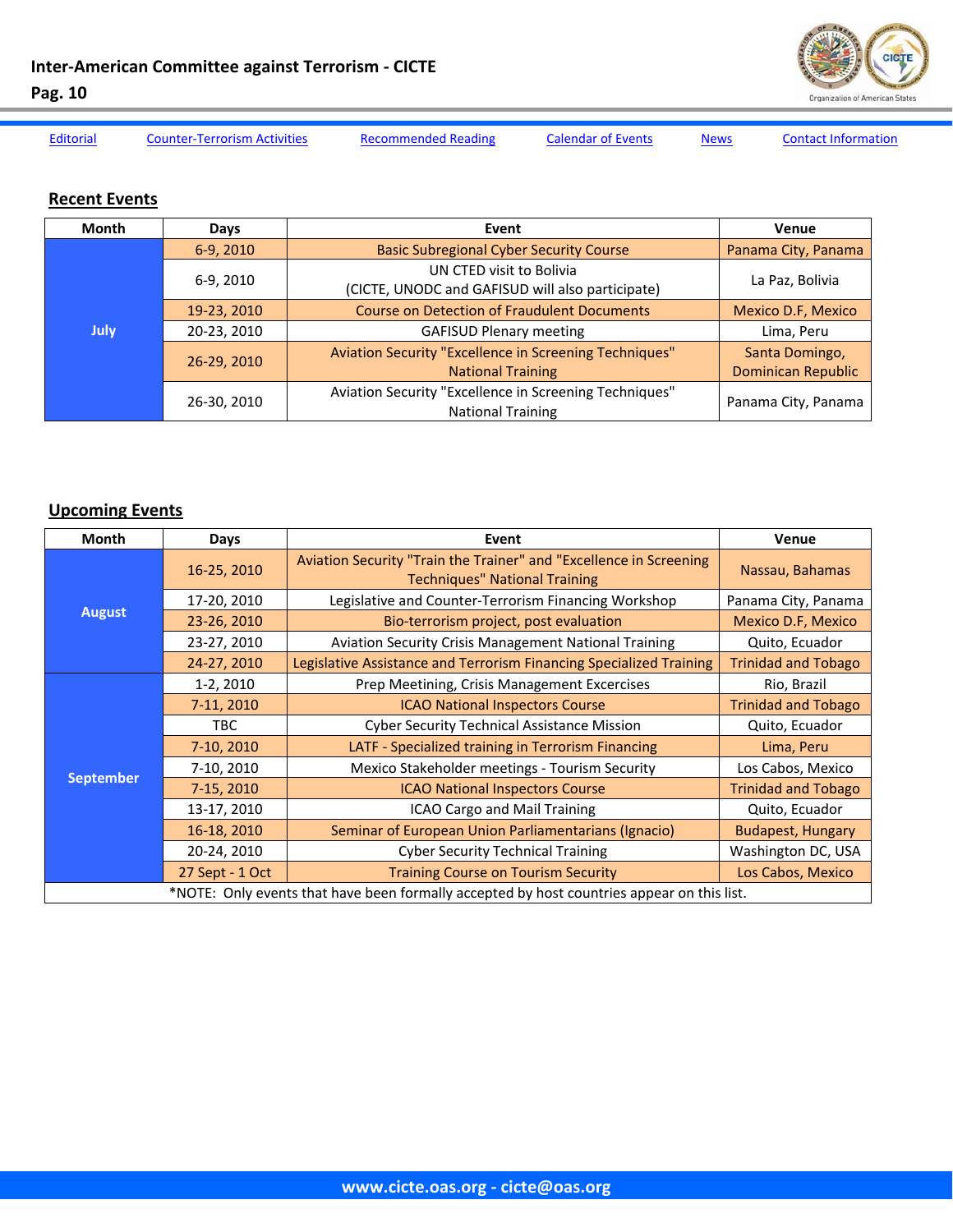

<span id="page-10-0"></span>

[Editorial](#page-1-0) Counter-[Terrorism](#page-3-0) Activities [Recommended](#page-8-0) Reading [Calendar](#page-9-0) of Events News Contact [Information](#page-13-0)

#### **News**

#### **Venezuela to send terrorism suspect to Cuba**

CARACAS ‐ Venezuela will hand over to Cuba a Salvadorian man wanted for allegedly carrying out bombings of Cuban tourist hotels in 1997, Venezuelan President Hugo Chavez said Tuesday, July  $6<sup>th</sup>$ .

Francisco Chavez Abarca was arrested by Venezuelan authorities last Thursday when he arrived at Caracas' international airport. Chavez Abarca was detained under an Interpol arrest warrant requested by Cuba and was carrying a false Guatemalan passport, Presi‐ dent Chavez said. For more information click [here.](http://www.torontosun.com/news/world/2010/07/07/14631521.html)

## **U.S. to share terror finance info with EU**

After six months of trans‐Atlantic argument, the European Union and the United States are ready to share again. But no one can know what leads into terror investigations may have been lost or missed in the meantime.

On Thursday, July  $8^{th}$ , the European Parliament finally gave its blessing - by a vote of 484 to 109 - to a new agreement between the EU and the United States on transferring data to assist the U.S. Treasury's Terrorist Finance Tracking Program. It will take effect August 1.

President Barack Obama welcomed the new agreement, releasing a statement saying: "This new, legally binding agreement reflects significant additional data privacy safeguards but still retains the effectiveness and integrity of this indispensable counterterrorism program." For more information click [here.](http://news.blogs.cnn.com/2010/07/08/u-s-to-share-terror-finance-info-with-e-u/)

## **Messages reveal links to the FARC in the region**



One message says: "On Wednesday or Thursday there will be an interview with the president of Pa‐ nama. From there, I go to Cuba where I will speak with the professor."

In another it reads: "Today, Monday, at night to Havana, from there to Panama or Venezuela, later to the Dominican Republic and then return to Havana to fly to Colombia on the  $27<sup>th</sup>$ ."

These, which could be annotations from a packed agenda of a Latin American minister, are some exam‐ ples of the news that was reported by the commander of the Revolutionary Armed Forces of Colombia (FARC, by its initials in Spanish), Raul Reyes, during his tour through the region in 2000, reported the journal La Prensa of Panama on June 29. For more information click [here.](http://www.elnuevoherald.com/2010/06/29/754717/mensajes-revelan-nexos-de-las.html)

## **Three jailed for 20 years in foiled UK airliner bomb plot**

Three Britons recruited as suicide bombers in an al Qaeda-inspired plot to blow up transatlantic airliners in mid-air using liquid explosives were jailed for at least 20 years on Monday, July 12.

The plot's ringleaders hoped to evade airport security by smuggling homemade bombs onto U.S.‐bound flights using liquid explosives disguised as soft drinks. The case triggered a global clampdown on carrying liquids aboard planes which still affects millions of passen‐ gers worldwide.

British police disrupted the plot in 2006 after the country's biggest covert surveillance operation. Prosecutors said police had pre‐ vented an attack on the same scale as the September 11, 2001 attacks on the United States. For more information click [here.](http://uk.reuters.com/article/idUKTRE66B45520100712)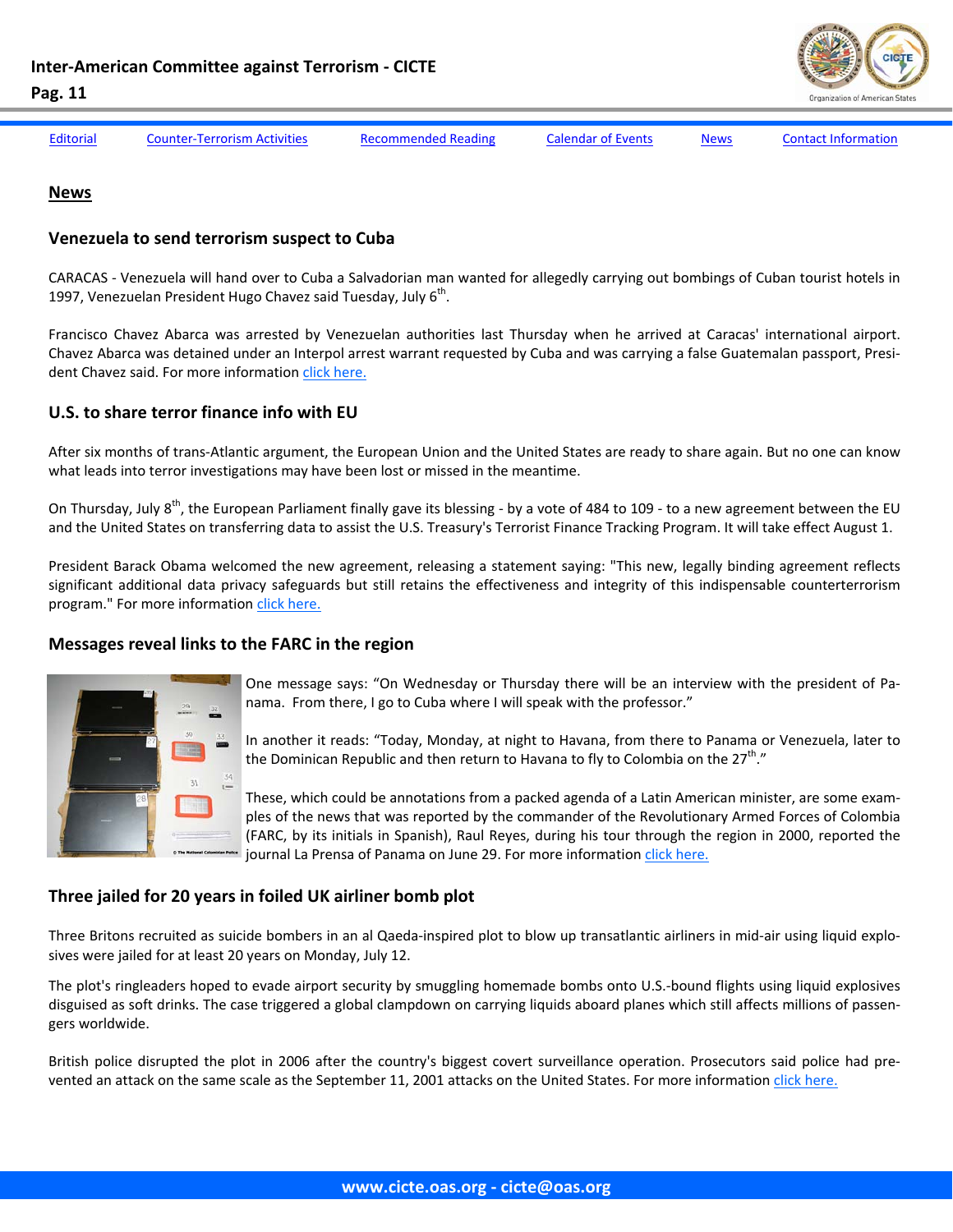

[Editorial](#page-1-0) Counter-[Terrorism](#page-3-0) Activities [Recommended](#page-8-0) Reading [Calendar](#page-9-0) of Events [News](#page-10-0) Contact [Information](#page-13-0)

#### **Mysterious powder found at Chilean Foreign Ministry**

A powder-filled envelope labeled "anthrax" was discovered on July 13<sup>th</sup> by officials at a Chilean Foreign Ministry building in the nation's capital, the Xinhua News Agency reported.

The Chilean Public Health Institute analyzed the contents of the envelope and did not find the presence of any pathogens linked to biological weapons, an unidentified official said July  $17<sup>th</sup>$ .

Government officials prevented entrance to the Foreign Ministry building for a time following discovery of the parcel containing the suspicious envelope.

For more information click [here](http://gsn.nti.org/gsn/nw_20100715_7418.php) and [here.](http://gsn.nti.org/gsn/nw_20100719_9115.php)

#### **Waves could 'see' hidden explosives**

Hidden explosives, chemical or biological agents and illegal drugs could be detected from as far as 65 feet away using a new technique, U.S. researchers say.

A team at Rensselaer Polytechnic Institute in Troy, N.Y., is developing an optical system using terahertz (THz) wave technology that can "see through" clothing and packaging materials and recognize the THz "fingerprints" of hidden substances, an institute release said July 12.

Terrorism threats and the attempted Christmas Eve bombing attempt of a Northwest Airlines flight have increased interest in the technology from Homeland Security and the Defense Department, which have both funded much of the Rensselaer research, the re‐ lease said.

For more information click [here.](http://www.upi.com/Science_News/2010/07/12/Waves-could-see-hidden-explosives/UPI-55461278959641/)

#### **Bank hit with sanctions in suit over terrorist aid**

A bank based in Jordan that had been accused of providing financial services to terrorists was hit with judicial sanctions on July 13<sup>th</sup> for repeatedly failing to obey a court order to produce requested documents in the case — a six-year-old lawsuit filed by the victims of terrorist attacks. The lawsuit, which was the first to go after an international bank for its role in financing terrorism when it was filed in 2004, alleges that Arab Bank administered the accounts of the Saudi Committee in Support of the Intifada Al Quds, which provided payments of USD5,316 to the families of Palestinians who were killed in attacks on Israel, including suicide bombers. A trial date has not been set.

For more information click [here.](http://www.nytimes.com/2010/07/14/nyregion/14terror.html?_r=1)

#### **U.S., Canada unveil joint border‐security plan**

The U. S. and Canada announced on July 13<sup>th</sup> their first-ever joint plan for preventing terrorist attacks and other threats at the bridges that link the two countries.

Under the plan, the U.S. Department of Homeland Security and Public Safety Canada will do joint threat assessments and improve the information flow between the two agencies to protect the infrastructure that connects the two nations.

The new "Canada ‐ U.S. Action Plan for Critical Infrastructure" stems from a December 2008 agreement by the two countries to work toward a more joint approach to border security.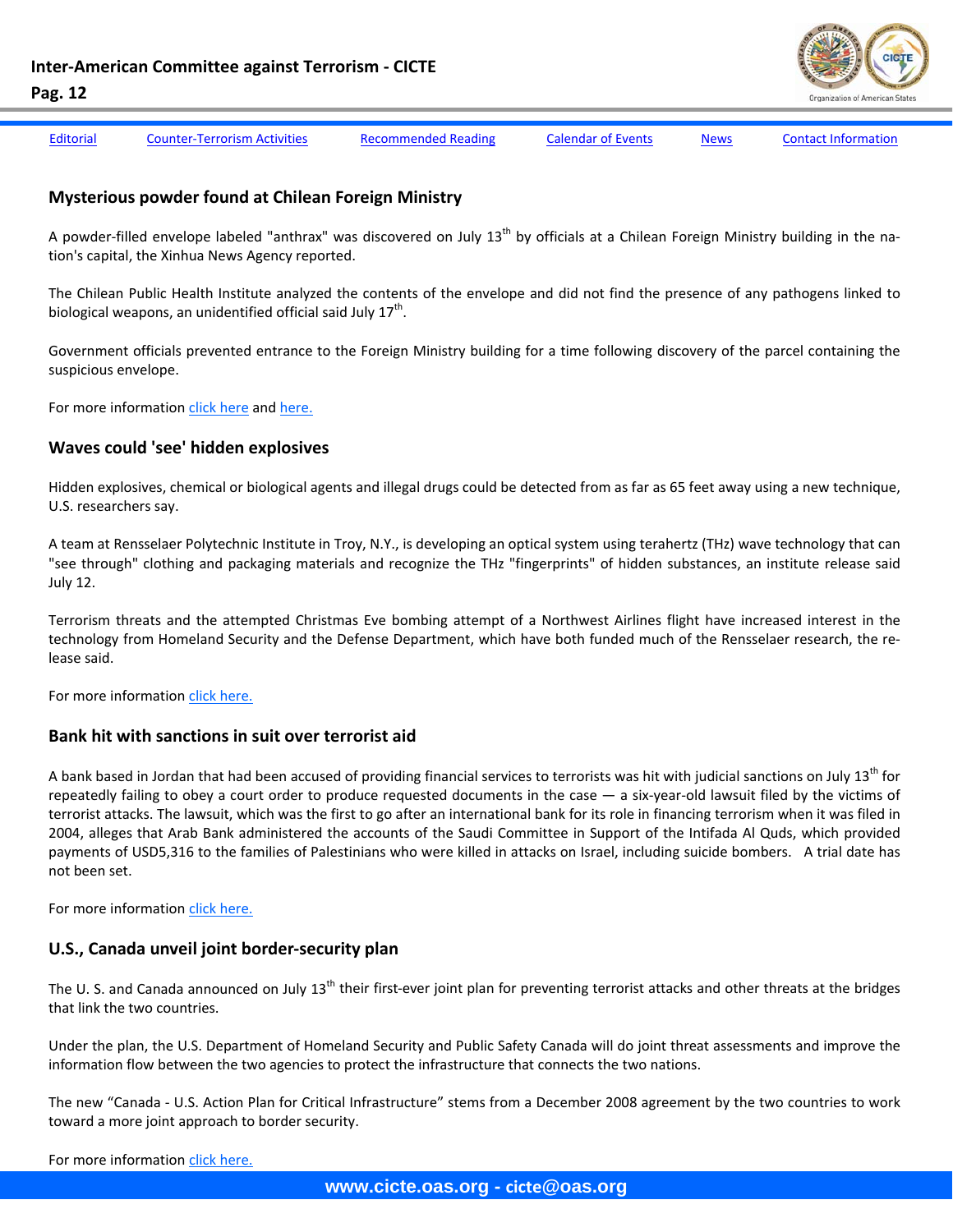[Editorial](#page-1-0) Counter-[Terrorism](#page-3-0) Activities [Recommended](#page-8-0) Reading [Calendar](#page-9-0) of Events [News](#page-10-0) Contact [Information](#page-13-0)

### **Free of terrorists**



After July  $19<sup>th</sup>$ , teachers convicted of terrorism are prohibited from working in educational institutions in Peru. Following the publication of the Supreme Decree 019-2010-ED, which does not allow for the entry of teachers that have been condemned of terrorism into schools, the vice minister of the institutional management of the Ministry of Education, Victor Raul Diaz Chavez, announced that beginning today, no professor condemned of this crime will be able to work in the classroom, nor in the educational institutions of the country.

As can be recalled, the Education sector had established, weeks earlier, the penalties the teachers convicted of terrorism would receive if found in educational centers.

For more information click [here.](http://www.expreso.com.pe/edicion/index.php?option=com_content&task=view&id=108458&Itemid=32)

## **For the first time, Paraguay obtains the presidency pro tempore of GAFISUD**

In the plenary session of the Assembly of GAFISUD, its members unanimously decided to grant Paraguay the presi‐ dency of the leading organization in the fight against money laundering and terrorism financing in the region, for the 2011 period, affirmed yesterday the Minister of the Secretariat for the Prevention of Money or Property Laundering (Seprelad, by its initials in Spanish), Oscar Boidanich.



For more information click [here.](http://abc.com.py/abc/nota/158429-Por-primera-vez-Paraguay-obtuvo-la-presidencia-pro-tempore-de-Gafisud/)